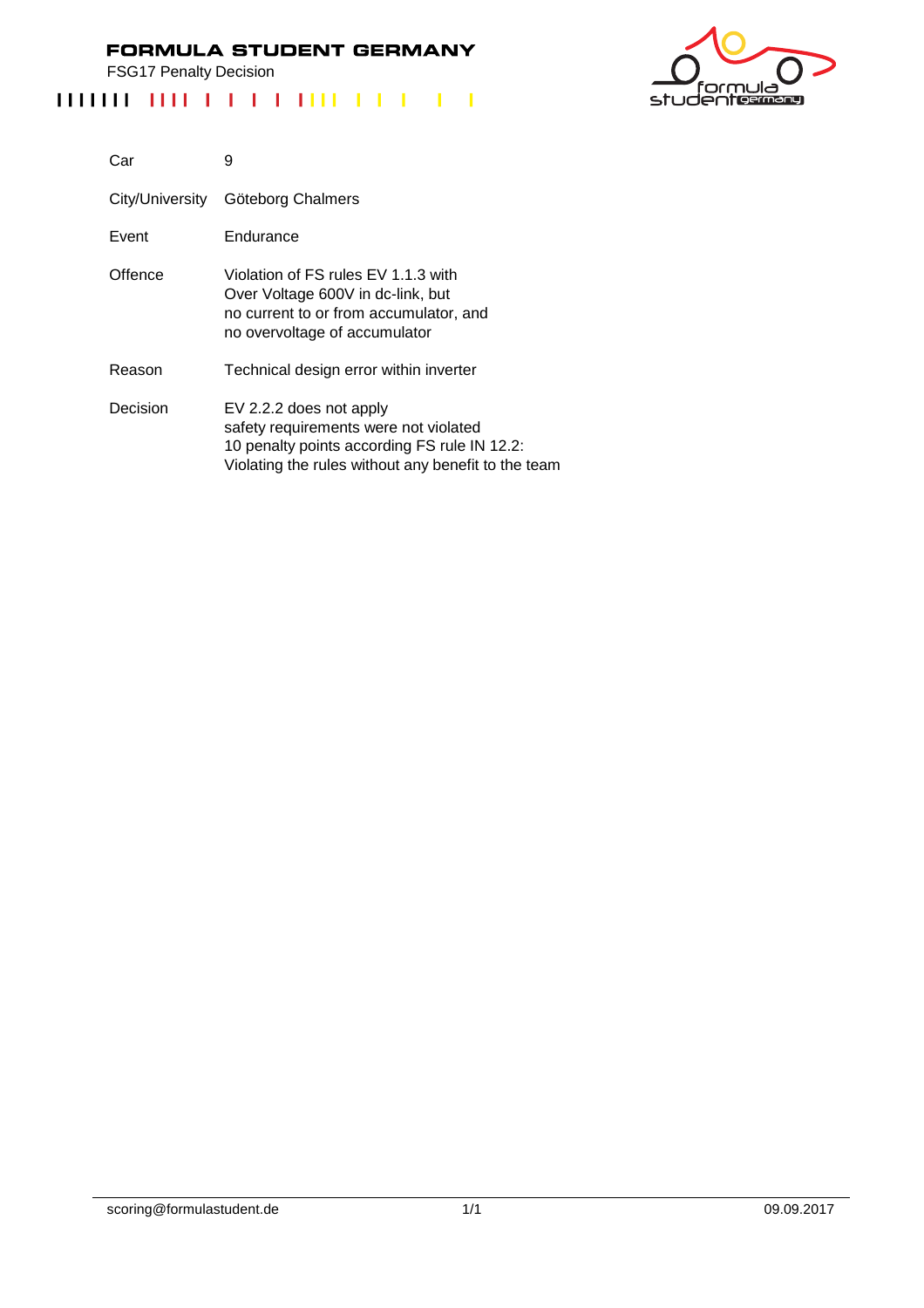FSG17 Penalty Decision



| Car             | 11                                                                                                 |
|-----------------|----------------------------------------------------------------------------------------------------|
| City/University | Thessaloniki U                                                                                     |
| Event           | Endurance                                                                                          |
| Offence         | Violation of FS rule T 7.3                                                                         |
| Reason          | Front wing height violation                                                                        |
| Decision        | 30 penalty points according FS rule IN 12.2:<br>Violation of the rules with advantage for the team |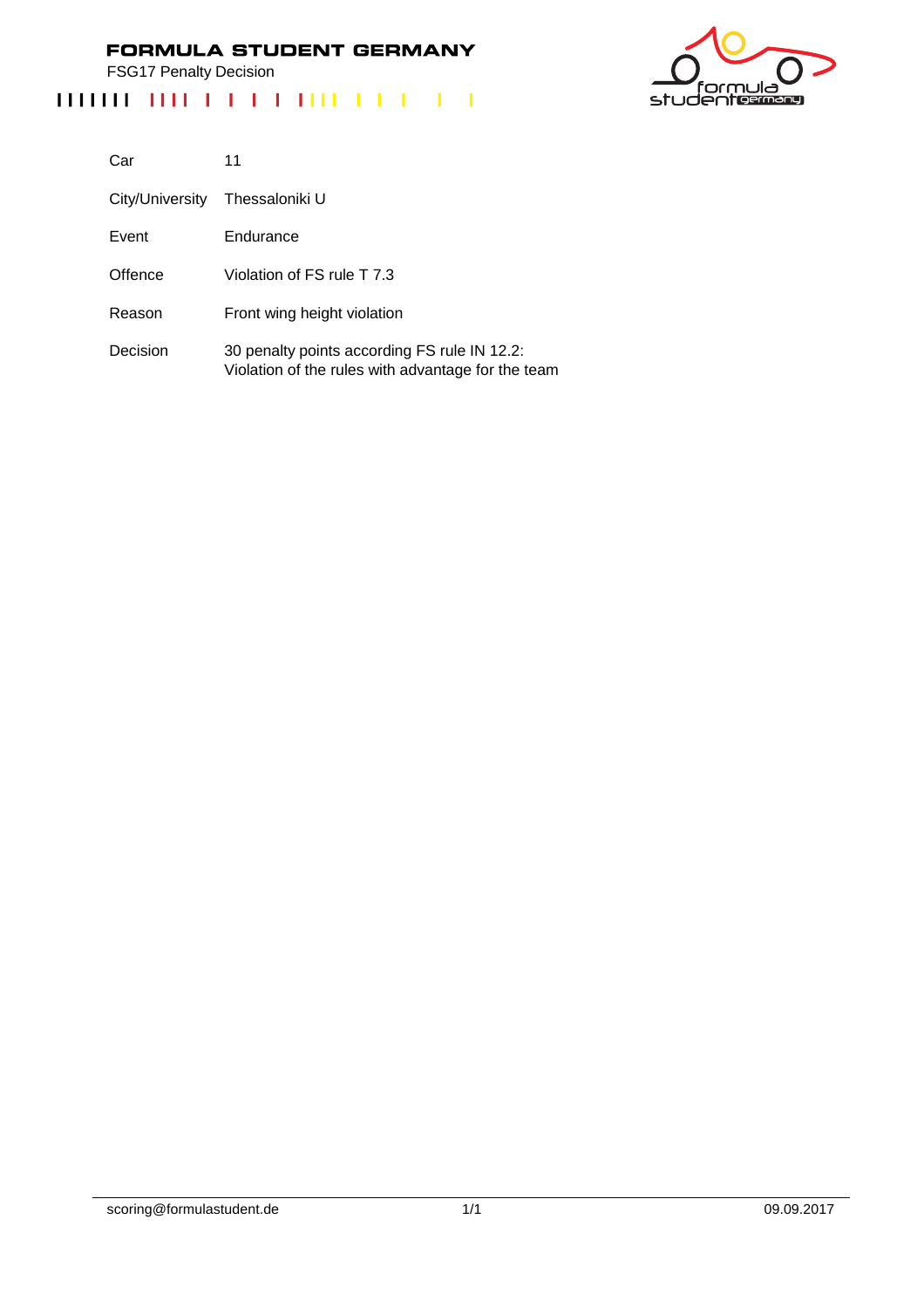FSG17 Penalty Decision

## 



| Car             | 13                                                                                                                                                                              |
|-----------------|---------------------------------------------------------------------------------------------------------------------------------------------------------------------------------|
| City/University | Munich UAS                                                                                                                                                                      |
| Event           | Endurance                                                                                                                                                                       |
| Offence         | Violation of FS rules EV 3.7.6 & EV 3.7.8                                                                                                                                       |
| Reason          | AMS opens AIRs by sensor temperature above: $T = 59 °C$<br>Parc Ferme BMS temperature check with team laptop 17:12:<br>T(Sensor 45) = 59,6 °C and tractive system still working |
| Decision        | DNF according FS rule IN 12.2                                                                                                                                                   |

#### **Penalty decision is repealed:**

The team handed over an official protest according FS rule A3.7.2. The protest was discussed by an committee of scutineers, scoring and rules representatives. The committee analyzed the logfiles and specification. Furthermore the committee interviewed the scrutineers from the parc fermé. After the review of the protest the committee made the decission that no violation of the rules EV 3.7.6 & EV 3.7.8. is provable. The team was able to explain exactly the procedure during the re-scrutineering in parc fermé and proved the facts with meassurement data.The temperature within the accumulator container did exceed a maximum level as specified in the ESF but not during a critical situation where the shut-down circuit needs to be initiated. In addition to this the team will not be punished and penalties according FS rule IN 12.2. will not be assigned.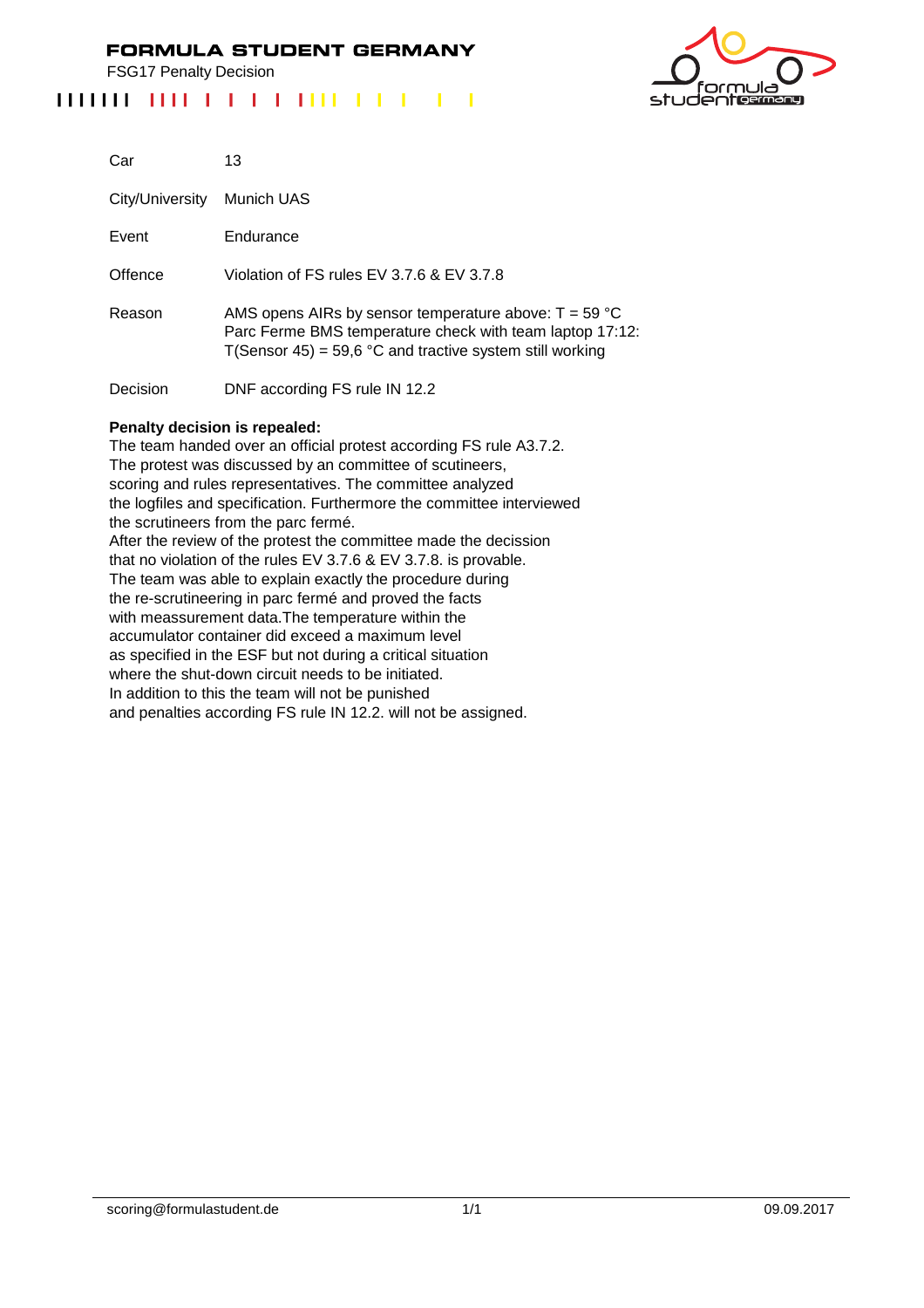FSG17 Penalty Decision

# 



| Car             | 54                                                         |
|-----------------|------------------------------------------------------------|
| City/University | Barcelona UPC                                              |
| Event           | Endurance                                                  |
| Offence         | FS rule violation according IN 12.2.5                      |
| Reason          | +14.1 kg vehicle weight during re-scrutineering parc fermé |
| Decision        | 200 penalty points according FS rule IN 12.2.5:            |

#### **Penalty decision is repealed:**

The vehicle weight at parc fermé was nealry the same like in the events of FSA and FSS during the first weighing. The first vehicle weight during scrutineering seems to be wrong by this fact. A re-weighing was probably not allowed. In doubts about the guilt, we decide pro the accused.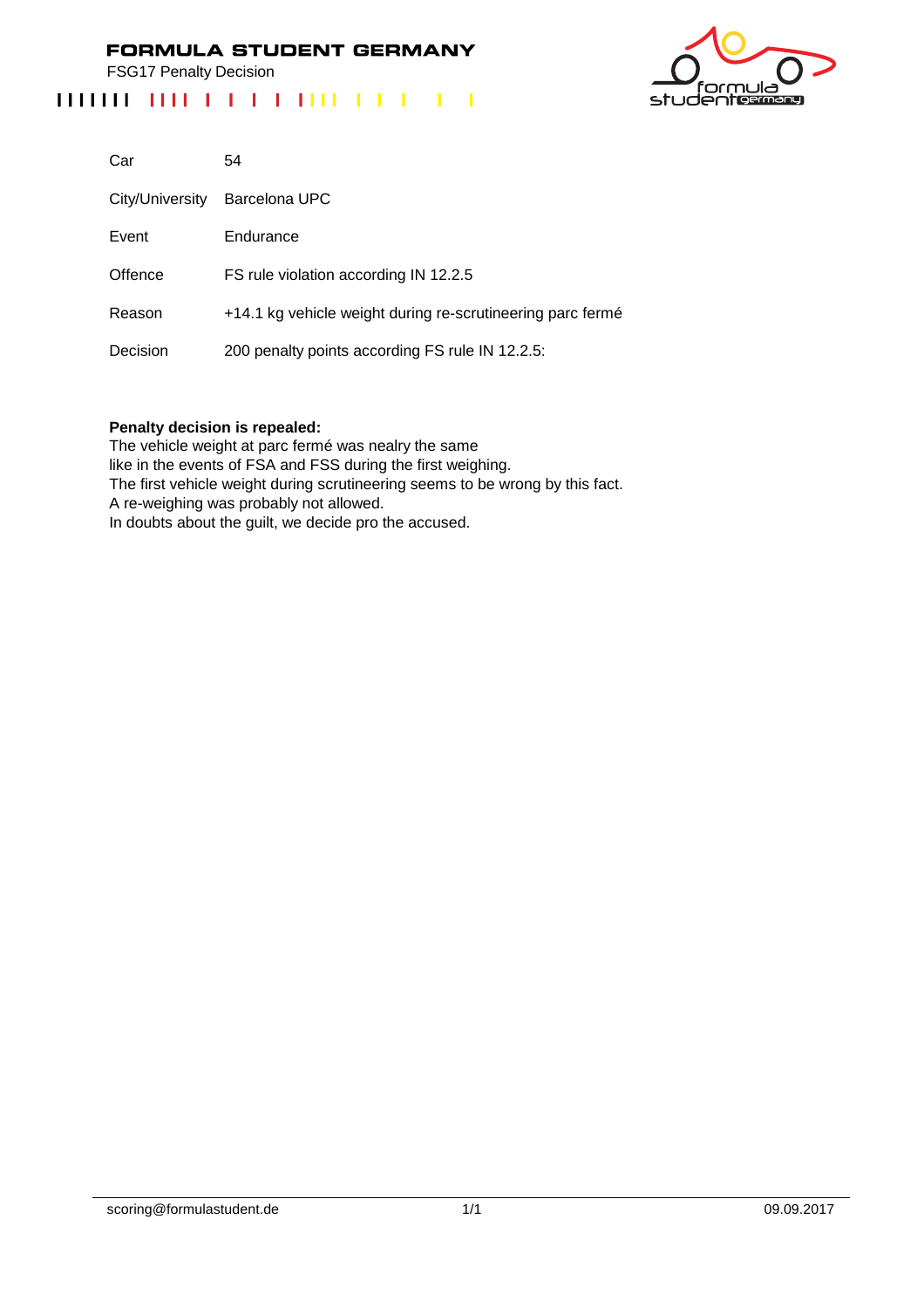FSG17 Penalty Decision

# ەار 'nι studentermang

| Car             | 85                                                                    |
|-----------------|-----------------------------------------------------------------------|
| City/University | Delft TU                                                              |
| Event           | Endurance                                                             |
| Offence         | Violation of FS rule D 2.3                                            |
| Reason          | FR wing ground clearence violation during re-scrutineering parc fermé |
| Decision        | DNF according FS rule D 2.3.3                                         |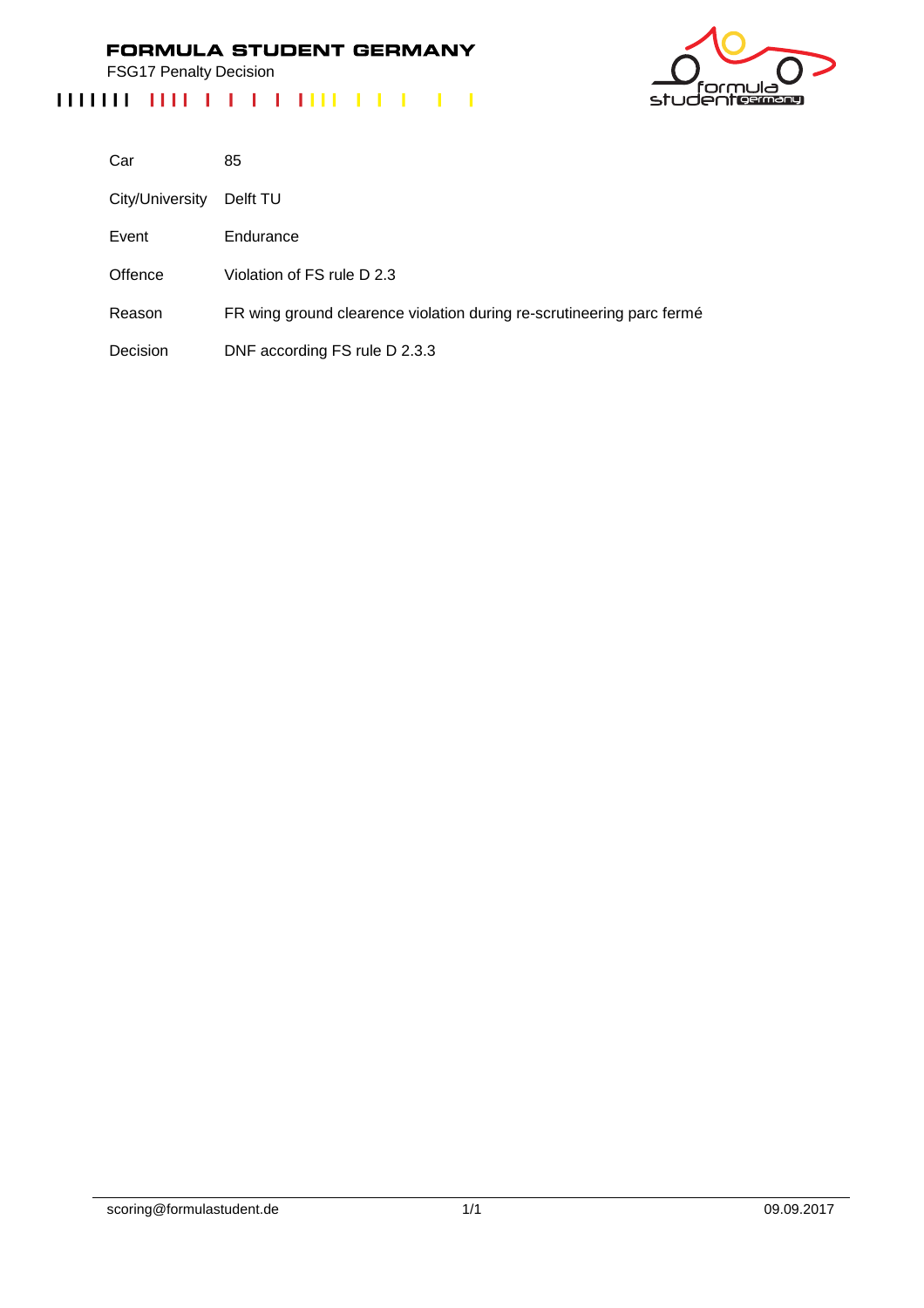FSG17 Penalty Decision



| Car             | 214                                                                                             |
|-----------------|-------------------------------------------------------------------------------------------------|
| City/University | Lund U                                                                                          |
| Event           | Endurance                                                                                       |
| Offence         | Violation of FS rule T 5.2                                                                      |
| Reason          | BOTS did not work as specified during re-scrutineering Parc Ferme                               |
| Decision        | DNF according FS rule IN 12.2.4:<br>Violation of the rules concerning safety or the environment |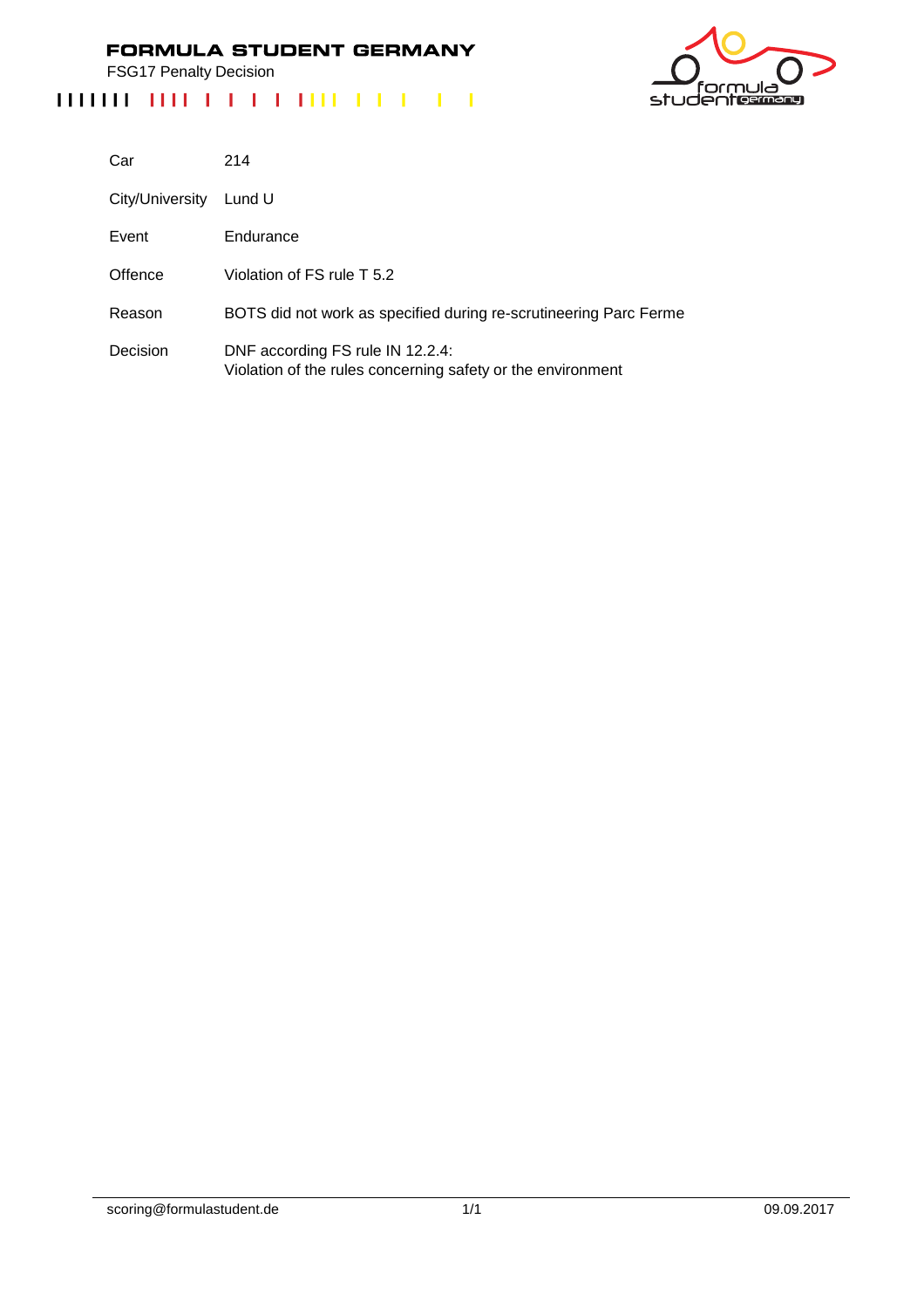FSG17 Penalty Decision



| Car             | 219                                                                                                   |
|-----------------|-------------------------------------------------------------------------------------------------------|
| City/University | Haifa Technion                                                                                        |
| Event           | Endurance                                                                                             |
| Offence 1       | Violation of FS rule D 2.2.1 and IN 12.2.2                                                            |
| Reason 1        | Loose aero device                                                                                     |
| Decision 1      | 10 penalty points according FS rule IN 12.2.4:<br>Violating the rules without any benefit to the team |
| Offence 2       | Violation of FS rule T 3.9                                                                            |
| Reason 2        | Arm partly out of safety structure during gear changes                                                |
| Decision 2      | 10 penalty points according FS rule IN 12.2.4:<br>Violating the rules without any benefit to the team |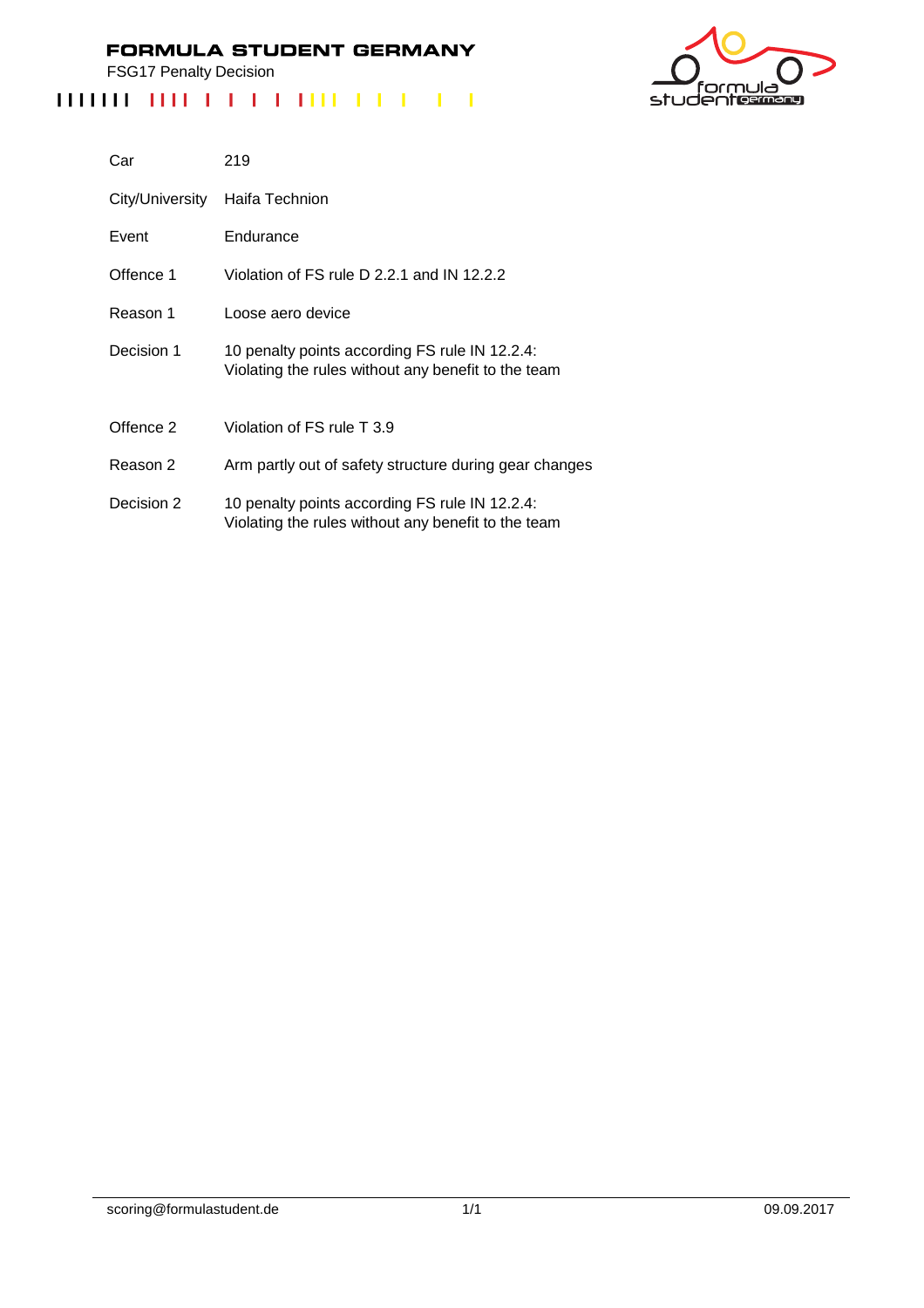FSG17 Penalty Decision

# 



| Car             | 224                                                                                             |
|-----------------|-------------------------------------------------------------------------------------------------|
| City/University | Hatfield UH                                                                                     |
| Event           | Endurance                                                                                       |
| Offence         | Violation of FS rule T 5.2                                                                      |
| Reason          | BOTS did not work as specified during re-scrutineering Parc Ferme                               |
| Decision        | DNF according FS rule IN 12.2.4:<br>Violation of the rules concerning safety or the environment |

scoring@formulastudent.de 1/1 09.09.2017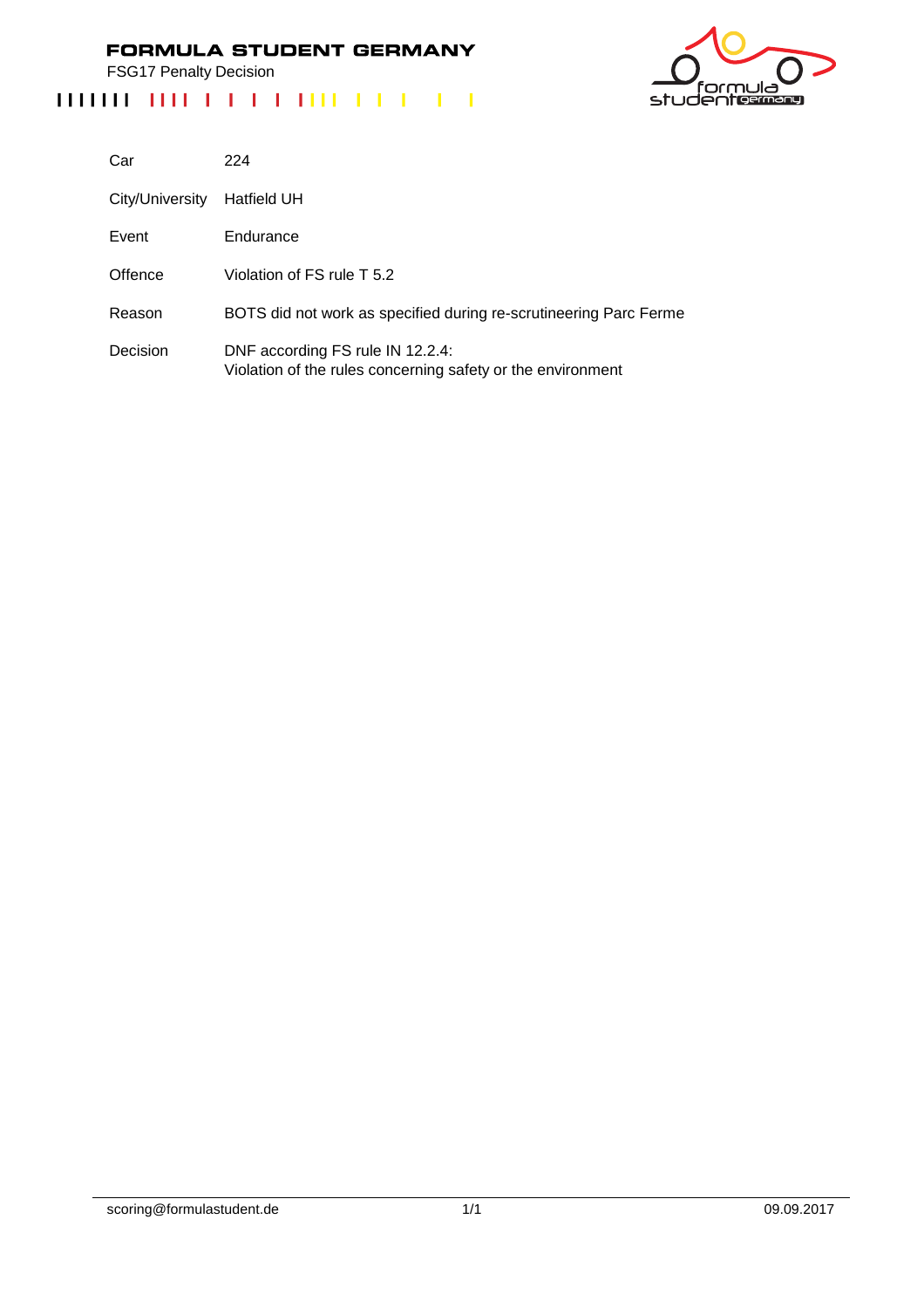FSG17 Penalty Decision



| Car             | 237                                                                                             |
|-----------------|-------------------------------------------------------------------------------------------------|
| City/University | Modena UNIMORE                                                                                  |
| Event           | Endurance                                                                                       |
| Offence         | Violation of FS rule T 5.2                                                                      |
| Reason          | BOTS did not work as specified during re-scrutineering Parc Ferme                               |
| Decision        | DNF according FS rule IN 12.2.4:<br>Violation of the rules concerning safety or the environment |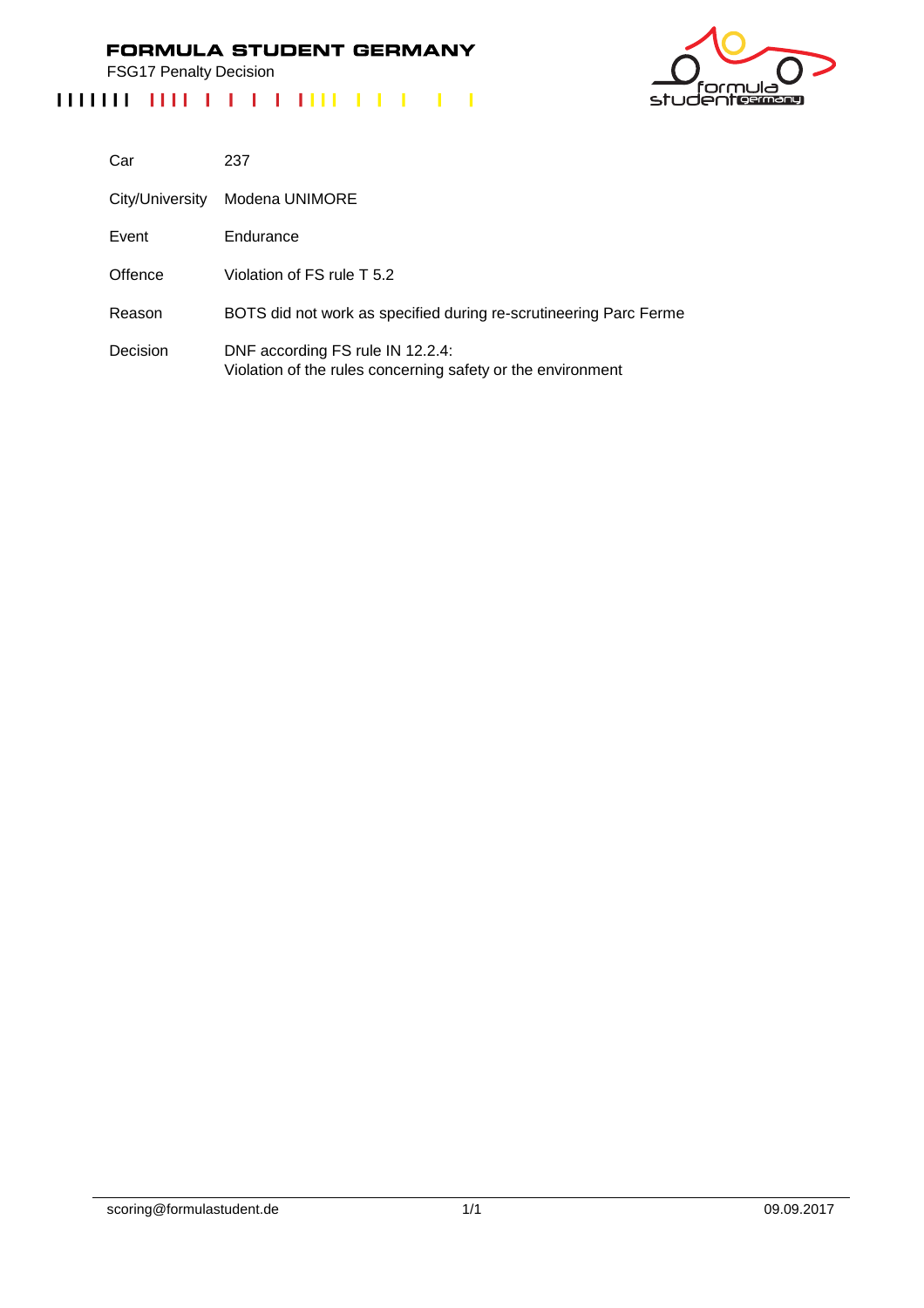FSG17 Penalty Decision

# <u>ت ار</u> nι studentermang

| Car             | 242                                                                                             |
|-----------------|-------------------------------------------------------------------------------------------------|
| City/University | Darmstadt UAS                                                                                   |
| Event           | Endurance                                                                                       |
| Offence         | Violation of FS rule CV 3.2                                                                     |
| Reason          | Sound level at 116 dB during re-scrutineering Parc Ferme                                        |
| Decision        | DNF according FS rule IN 12.2.4:<br>Violation of the rules concerning safety or the environment |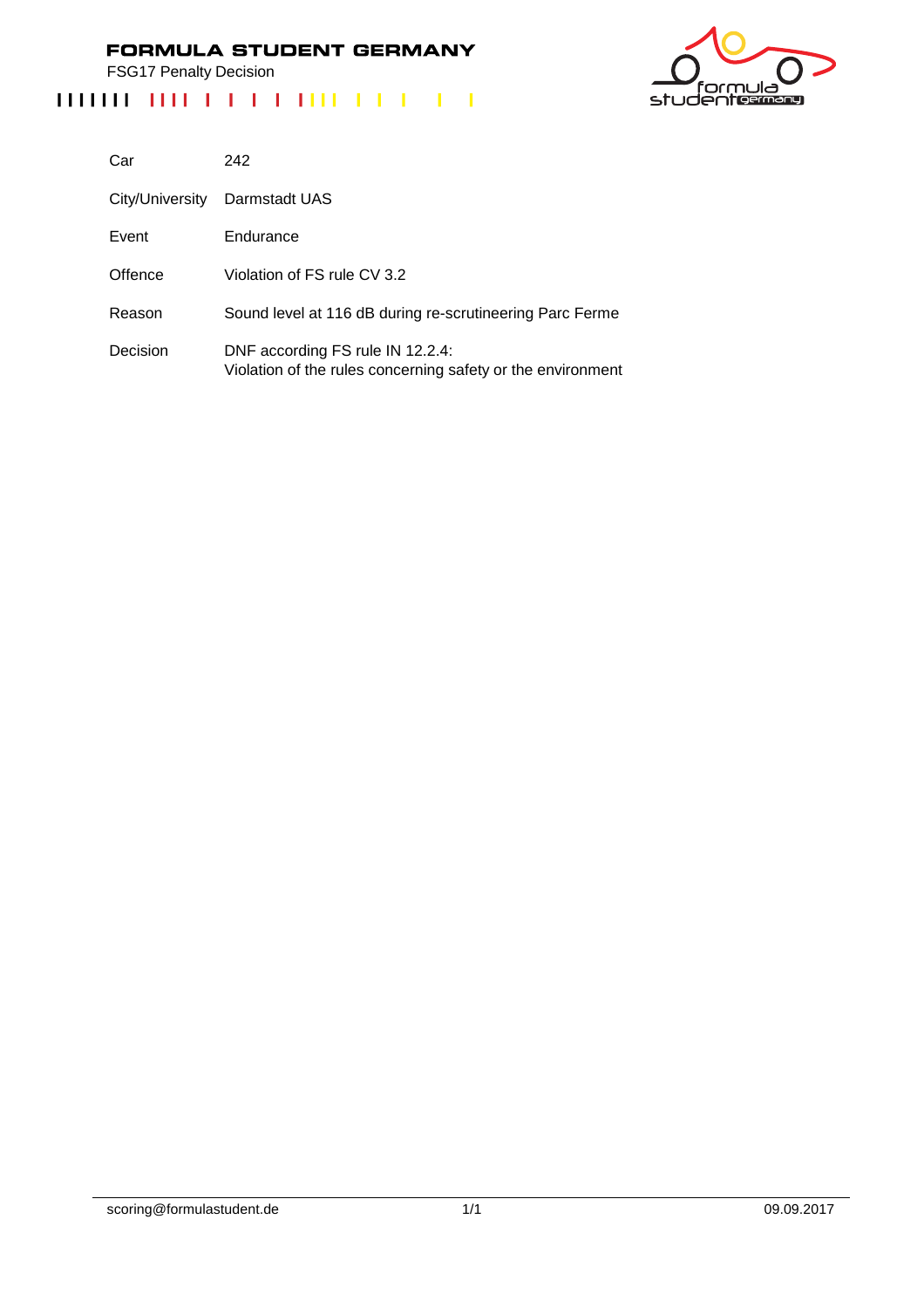FSG17 Penalty Decision

# ەار 'nι studentermang

| Car             | 243                                                                                             |
|-----------------|-------------------------------------------------------------------------------------------------|
| City/University | Pisa U                                                                                          |
| Event           | Endurance                                                                                       |
| Offence         | Violation of FS rule T 5.2                                                                      |
| Reason          | BOTS did not work as specified during re-scrutineering Parc Ferme                               |
| Decision        | DNF according FS rule IN 12.2.4:<br>Violation of the rules concerning safety or the environment |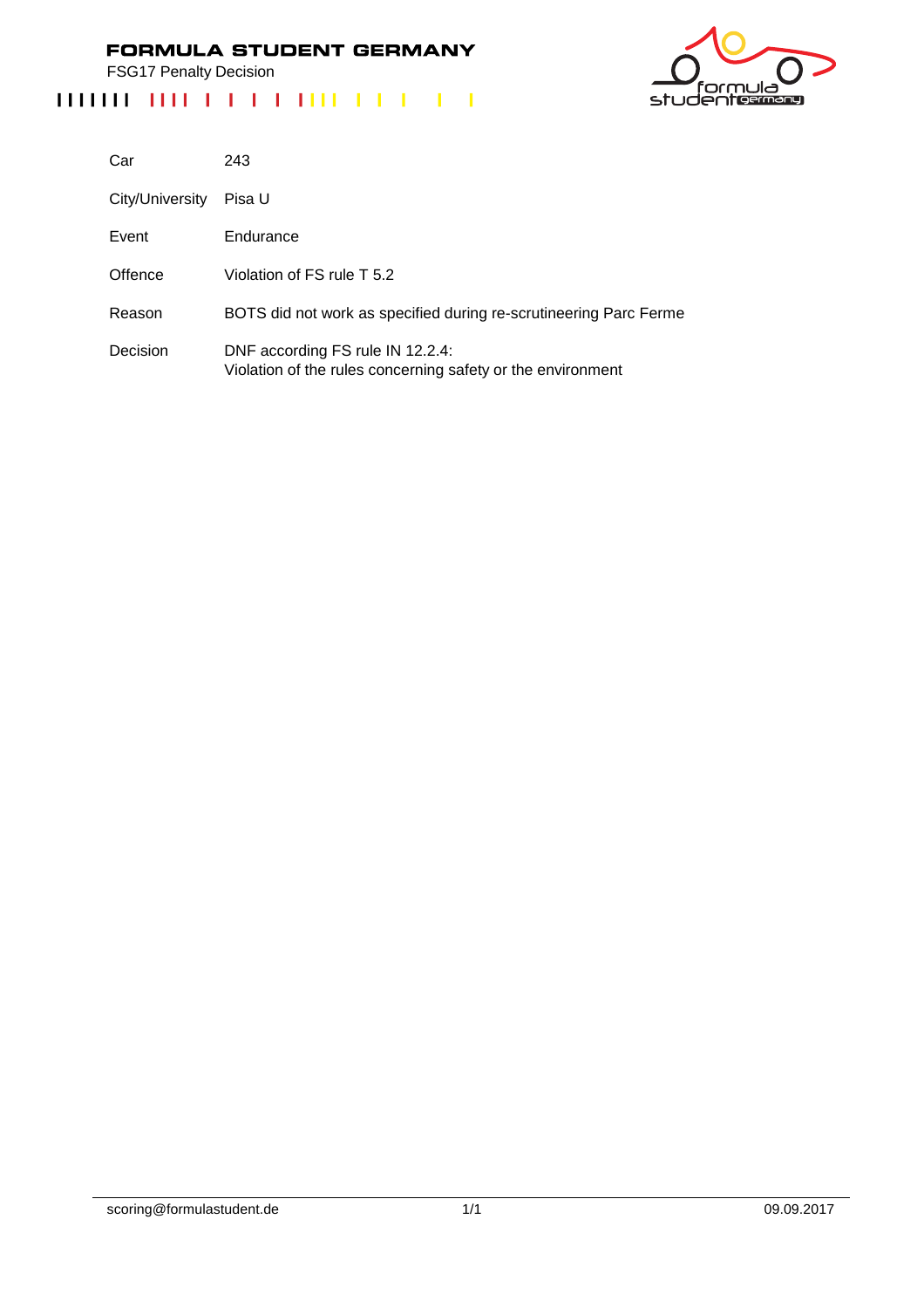FSG17 Penalty Decision

# <u>ت ار</u> nι studentermang

| Car             | 246                                                                                             |
|-----------------|-------------------------------------------------------------------------------------------------|
| City/University | Arnhem UAS                                                                                      |
| Event           | Endurance                                                                                       |
| Offence         | Violation of FS rule CV 3.2                                                                     |
| Reason          | Sound level at 113 dB during re-scrutineering Parc Ferme                                        |
| Decision        | DNF according FS rule IN 12.2.4:<br>Violation of the rules concerning safety or the environment |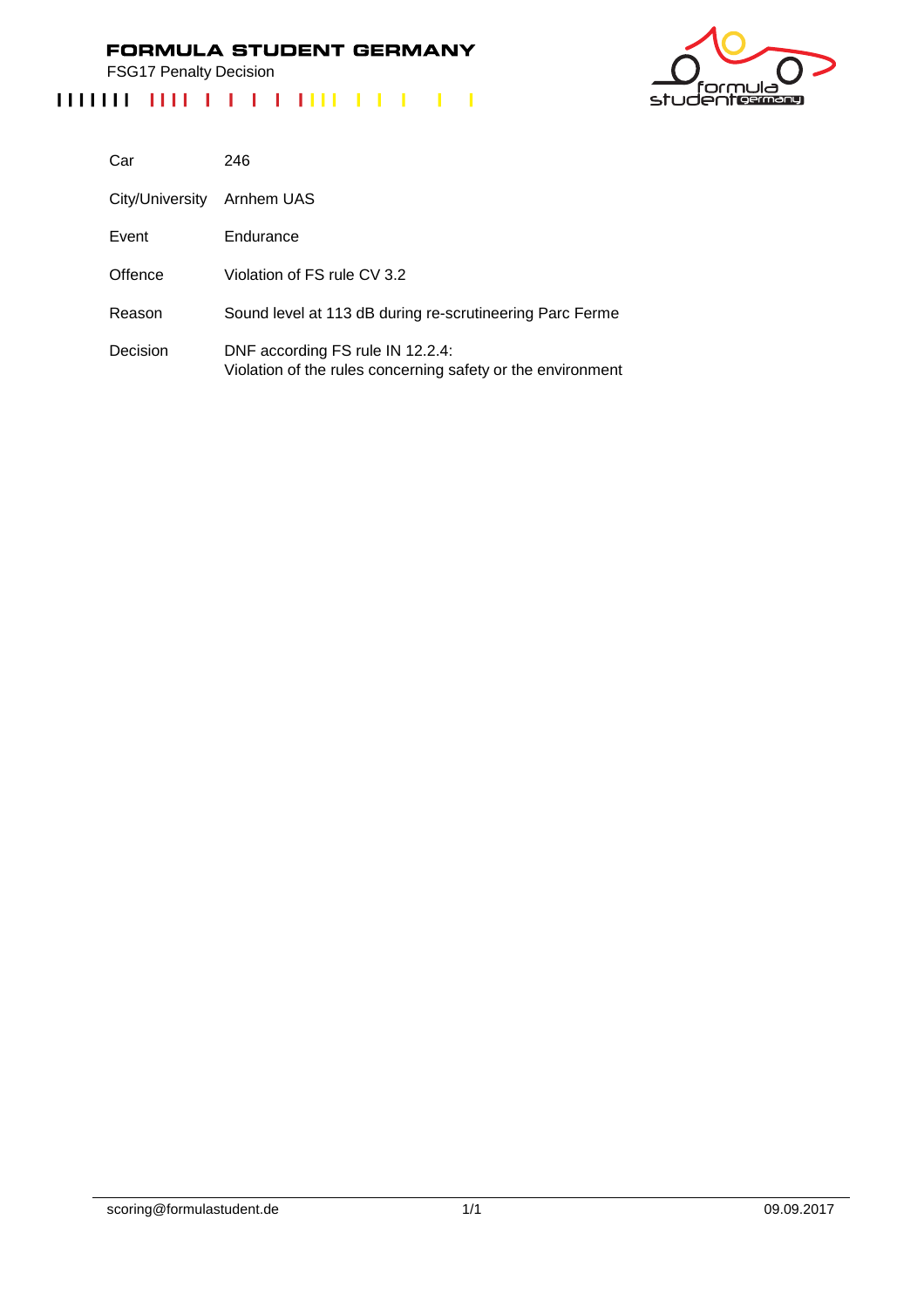FSG17 Penalty Decision

# 



| Car             | 246                                                       |
|-----------------|-----------------------------------------------------------|
| City/University | Arnhem UAS                                                |
| Event           | Endurance                                                 |
| Offence         | FS rule violation according IN 12.2.5                     |
| Reason          | -6.7 kg vehicle weight during re-scrutineering parc fermé |
| Decision        | 40 penalty points according FS rule IN 12.2.5:            |

#### **Penalty decision is repealed:**

The team received a DNF for the endurance event.

In parc fermé only team were weighed who finished endurance.

To avoid a double penalization the weighing results were annulled.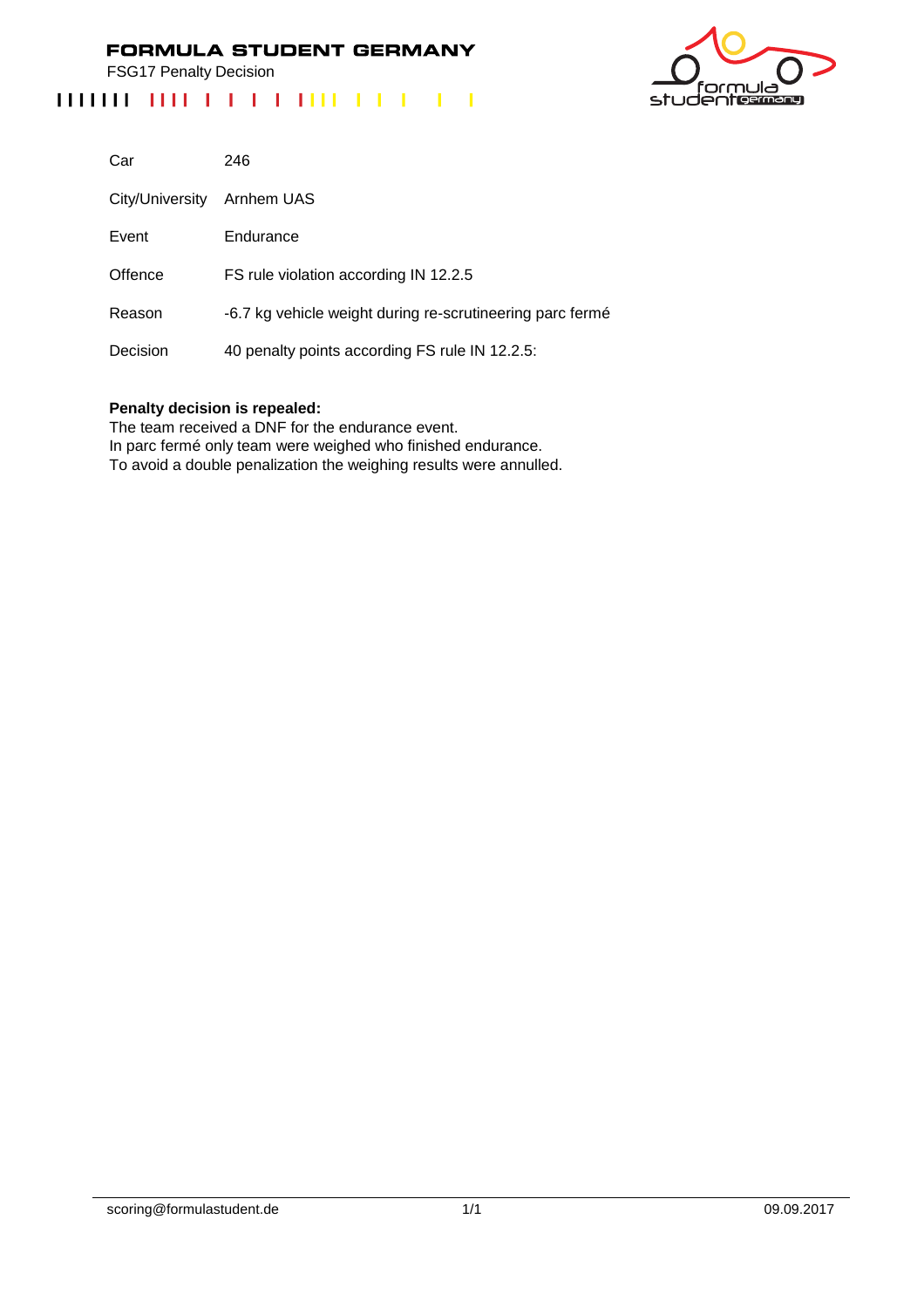FSG17 Penalty Decision



| Car             | 249                                                                                             |
|-----------------|-------------------------------------------------------------------------------------------------|
| City/University | Erlangen U                                                                                      |
| Event           | Endurance                                                                                       |
| Offence         | Violation of FS rule CV 1.7.3                                                                   |
| Reason          | Maximum restrictor diameters not fulfilled during re-scrutineering Parc Ferme                   |
| Decision        | DNF according FS rule IN 12.2.4:<br>Violation of the rules concerning safety or the environment |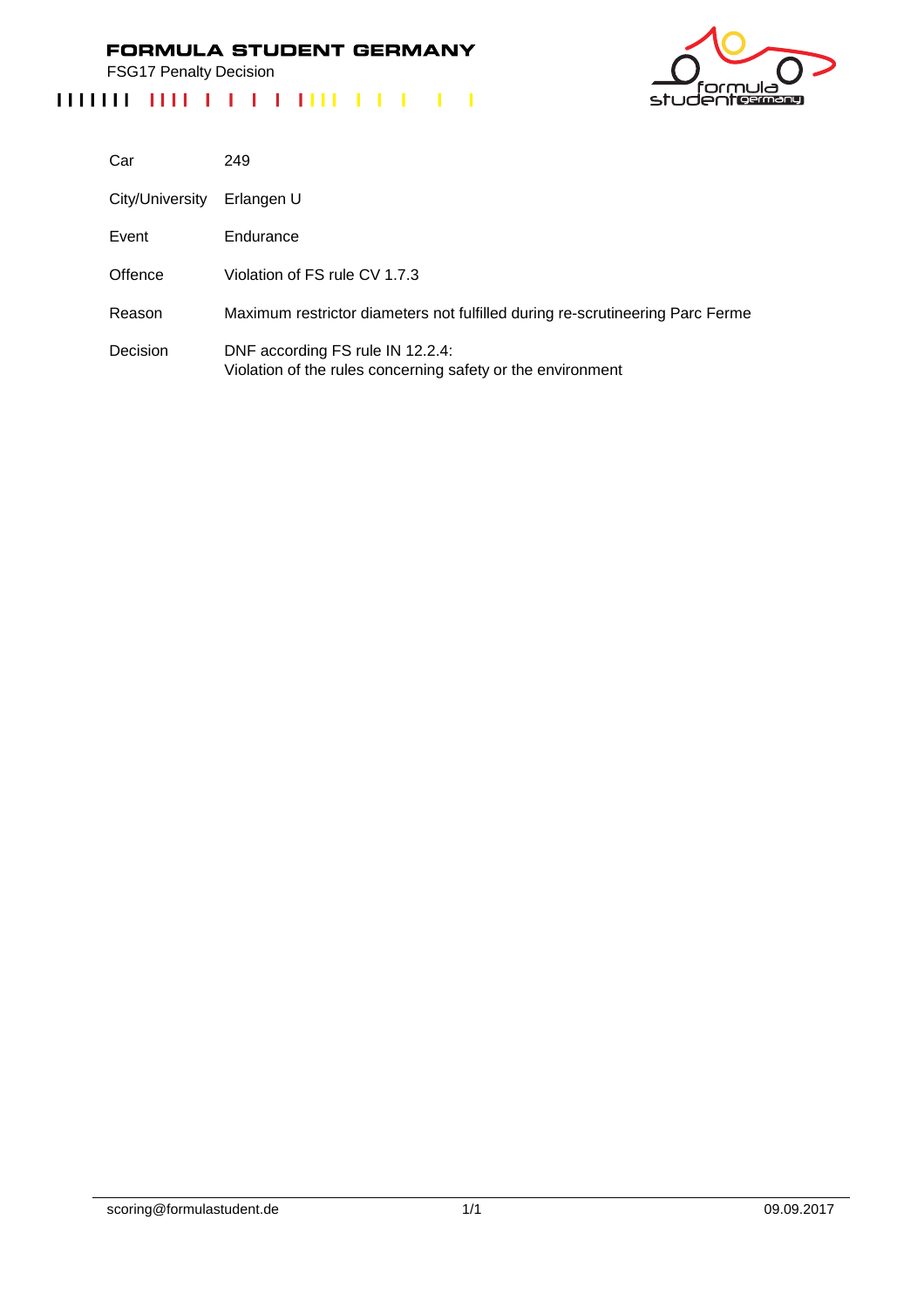FSG17 Penalty Decision

# studentes

| Car             | 250                                                                                             |
|-----------------|-------------------------------------------------------------------------------------------------|
| City/University | Bath U                                                                                          |
| Event           | Endurance                                                                                       |
| Offence         | Violation of FS rule CV 1.7.3                                                                   |
| Reason          | Maximum restrictor diameters not fulfilled during re-scrutineering Parc Ferme                   |
| Decision        | DNF according FS rule IN 12.2.4:<br>Violation of the rules concerning safety or the environment |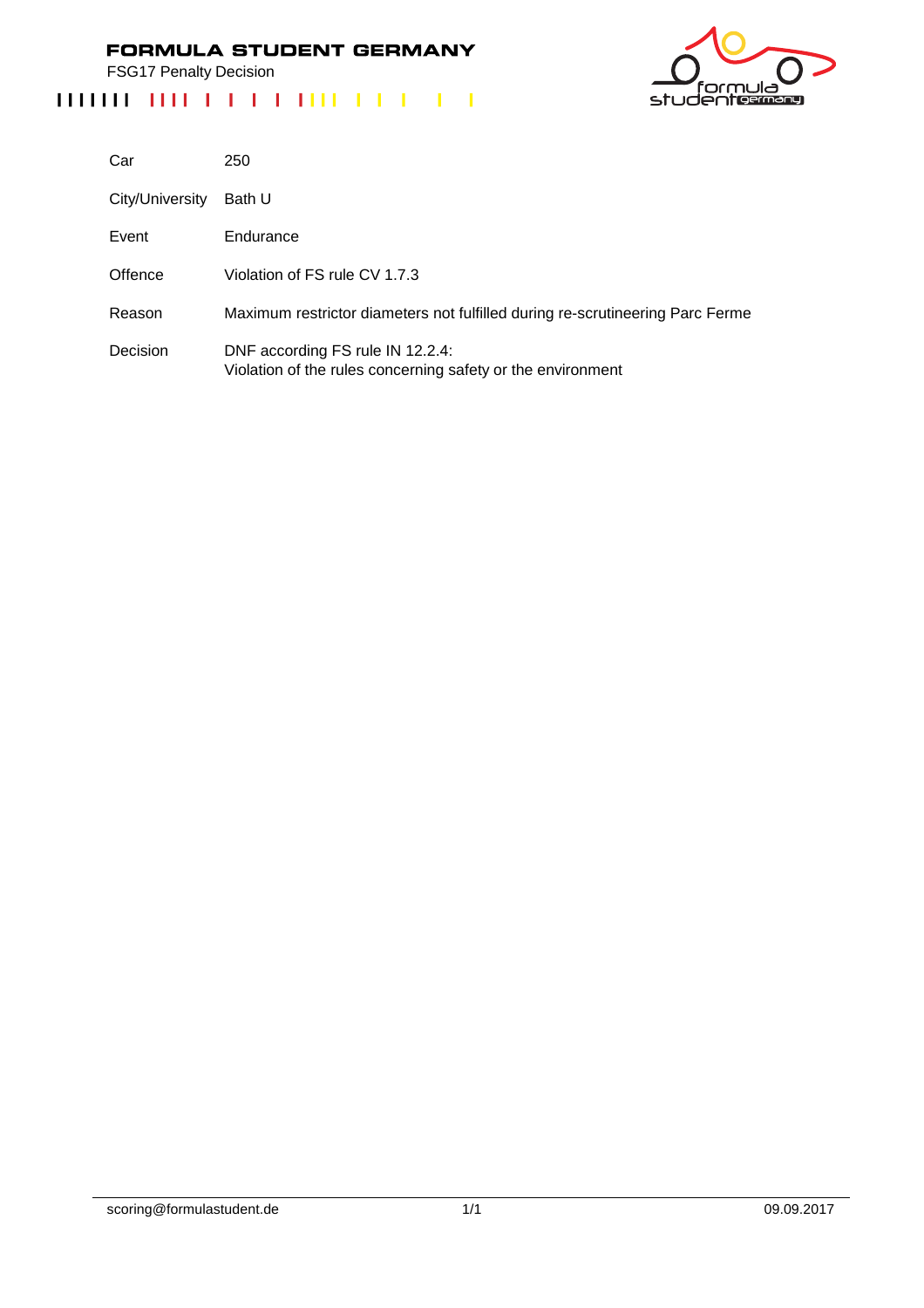FSG17 Penalty Decision

## 'nι ەار studentermang

| Car             | 288                                                                                             |
|-----------------|-------------------------------------------------------------------------------------------------|
| City/University | Bologna U                                                                                       |
| Event           | Endurance                                                                                       |
| Offence         | Violation of FS rule T 5.2                                                                      |
| Reason          | BOTS did not work as specified during re-scrutineering Parc Ferme                               |
| Decision        | DNF according FS rule IN 12.2.4:<br>Violation of the rules concerning safety or the environment |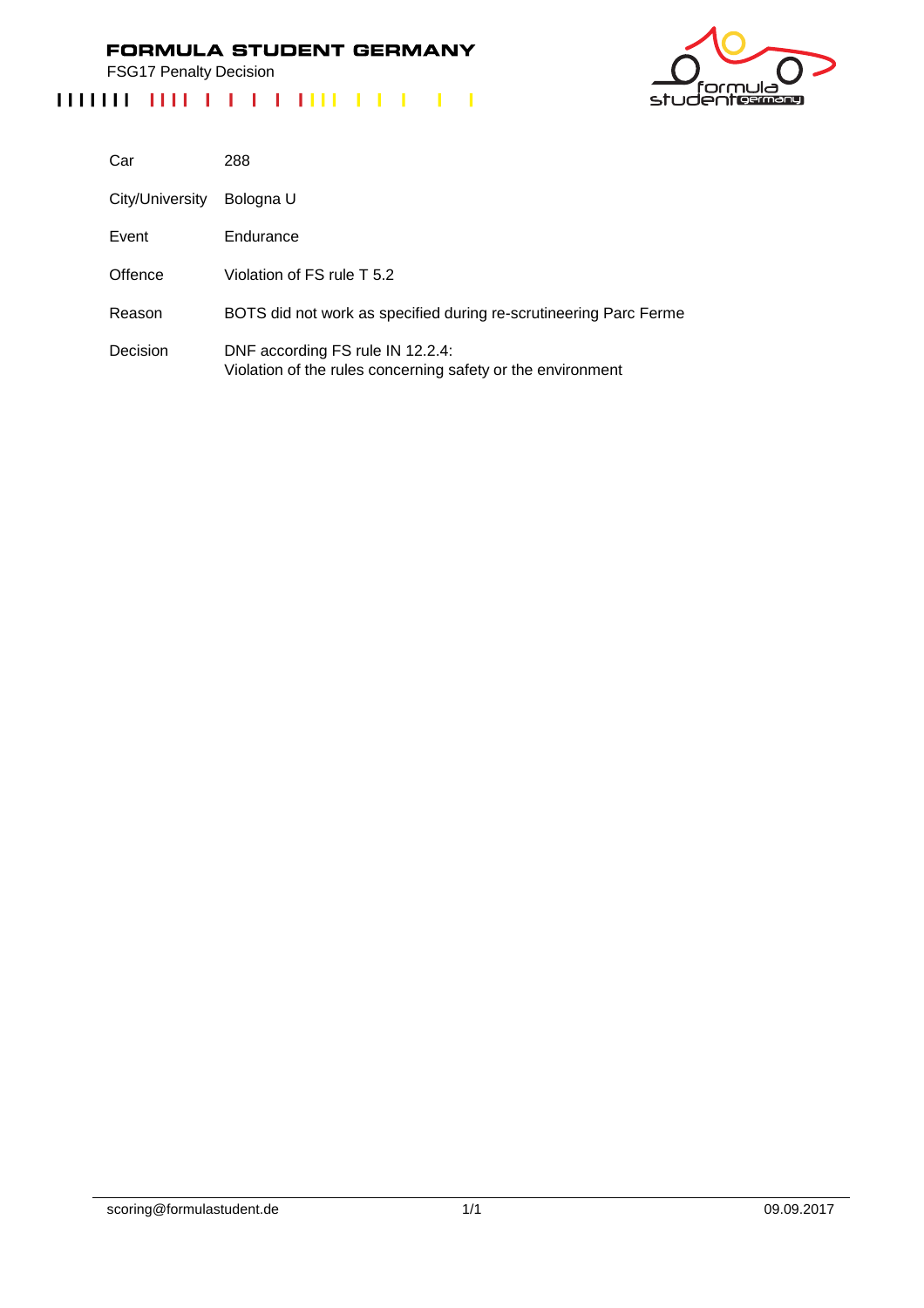FSG17 Penalty Decision

# ەار 'nι studentermang

| Car      | 297                                                                                             |
|----------|-------------------------------------------------------------------------------------------------|
|          | City/University Schweinfurt UAS                                                                 |
| Event    | Endurance                                                                                       |
| Offence  | Violation of FS rule T 5.2                                                                      |
| Reason   | BOTS did not work as specified during re-scrutineering Parc Ferme                               |
| Decision | DNF according FS rule IN 12.2.4:<br>Violation of the rules concerning safety or the environment |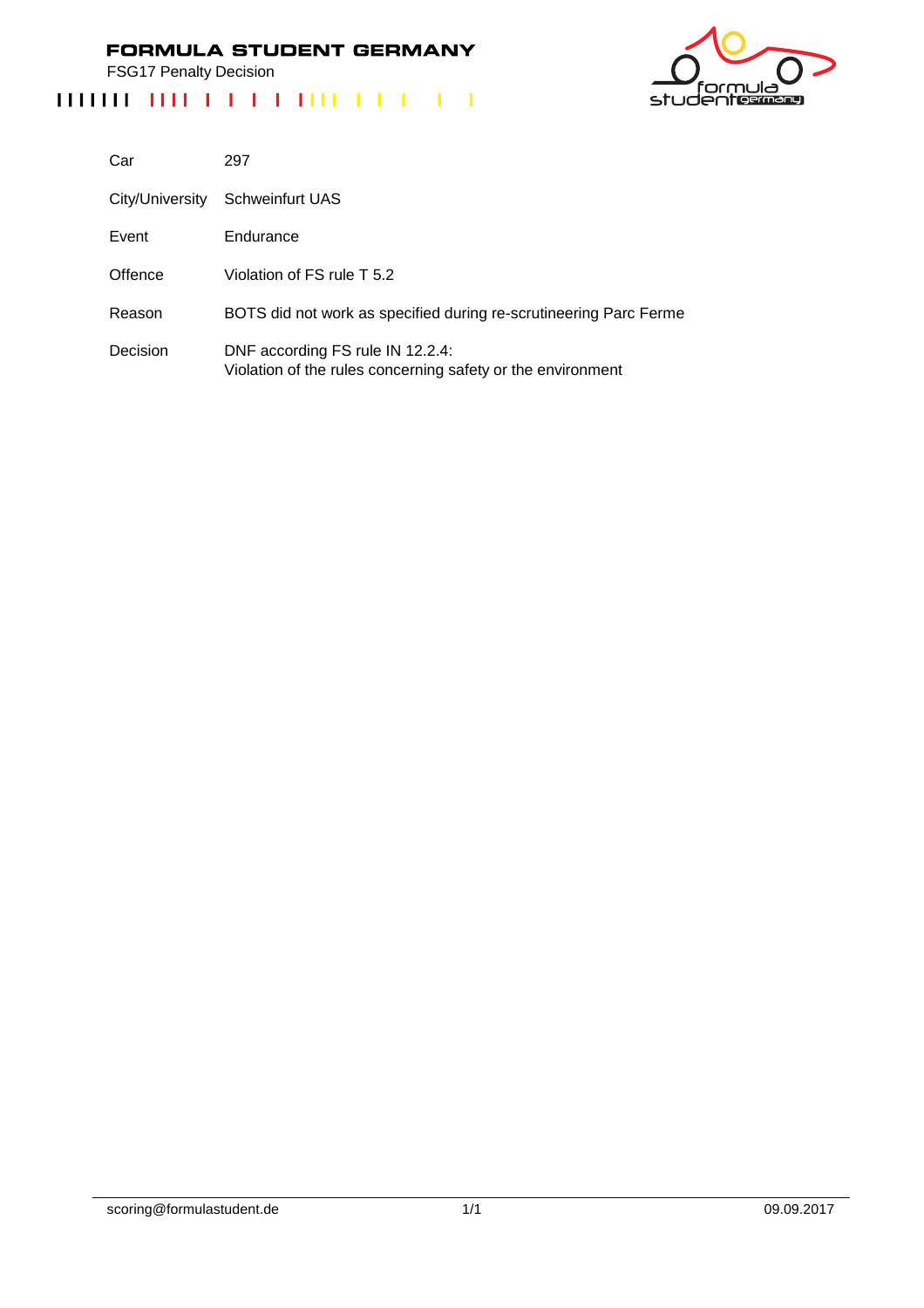FSG17 Penalty Decision

# ے ار studentermang

| Car             | 300                                                                                                   |
|-----------------|-------------------------------------------------------------------------------------------------------|
| City/University | Berlin HTW                                                                                            |
| Event           | Endurance                                                                                             |
| Offence         | Violation of FS rule 12.2.2                                                                           |
| Reason          | FL wing upper gurney flap missing                                                                     |
| Decision        | 10 penalty points according FS rule IN 12.2.4:<br>Violating the rules without any benefit to the team |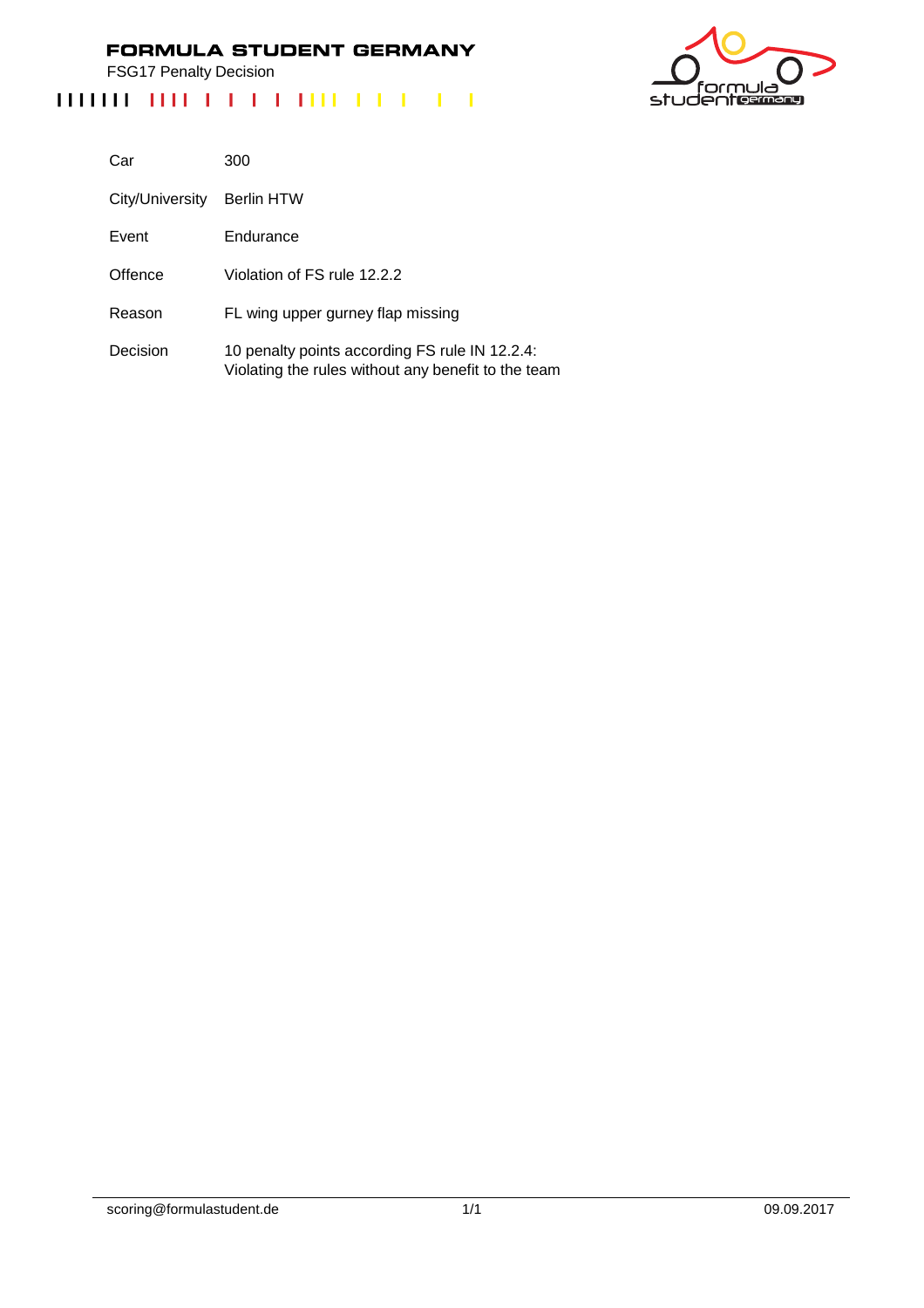FSG17 Penalty Decision

# ەار 'nι studentermang

| Car             | 313                                                                                                   |
|-----------------|-------------------------------------------------------------------------------------------------------|
| City/University | Berlin TU                                                                                             |
| Event           | Endurance                                                                                             |
| Offence         | Violation of FS rule T 6.3.1                                                                          |
| Reason          | Oil leaking from turbo charger during re-scrutineering Parc Ferme                                     |
| Decision        | 10 penalty points according FS rule IN 12.2.4:<br>Violating the rules without any benefit to the team |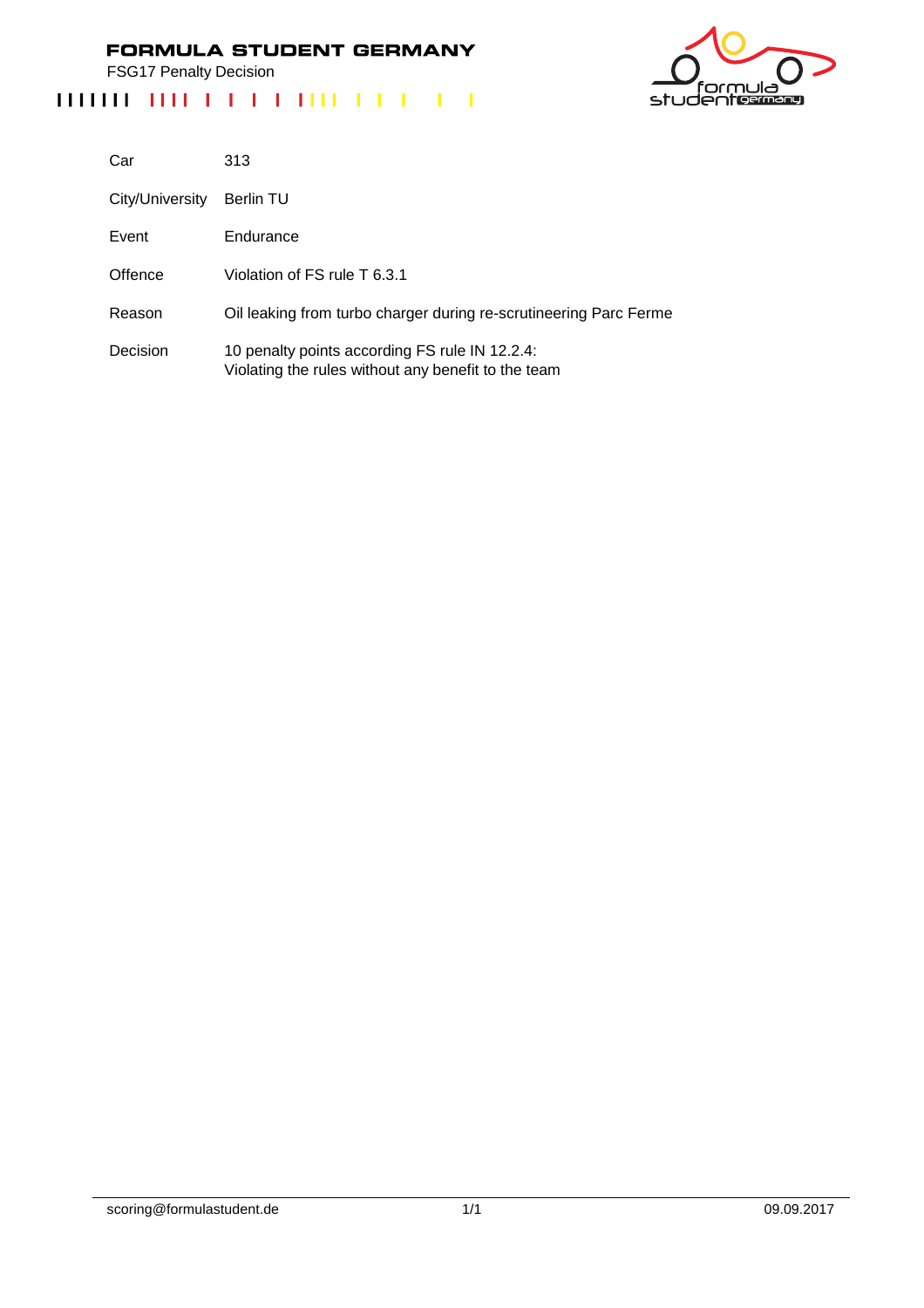FSG17 Penalty Decision



| Car             | 321                                                                                             |
|-----------------|-------------------------------------------------------------------------------------------------|
| City/University | San Sebastian TECNUN                                                                            |
| Event           | Endurance                                                                                       |
| Offence         | Violation of FS rule T 5.2                                                                      |
| Reason          | BOTS did not work as specified during re-scrutineering Parc Ferme                               |
| Decision        | DNF according FS rule IN 12.2.4:<br>Violation of the rules concerning safety or the environment |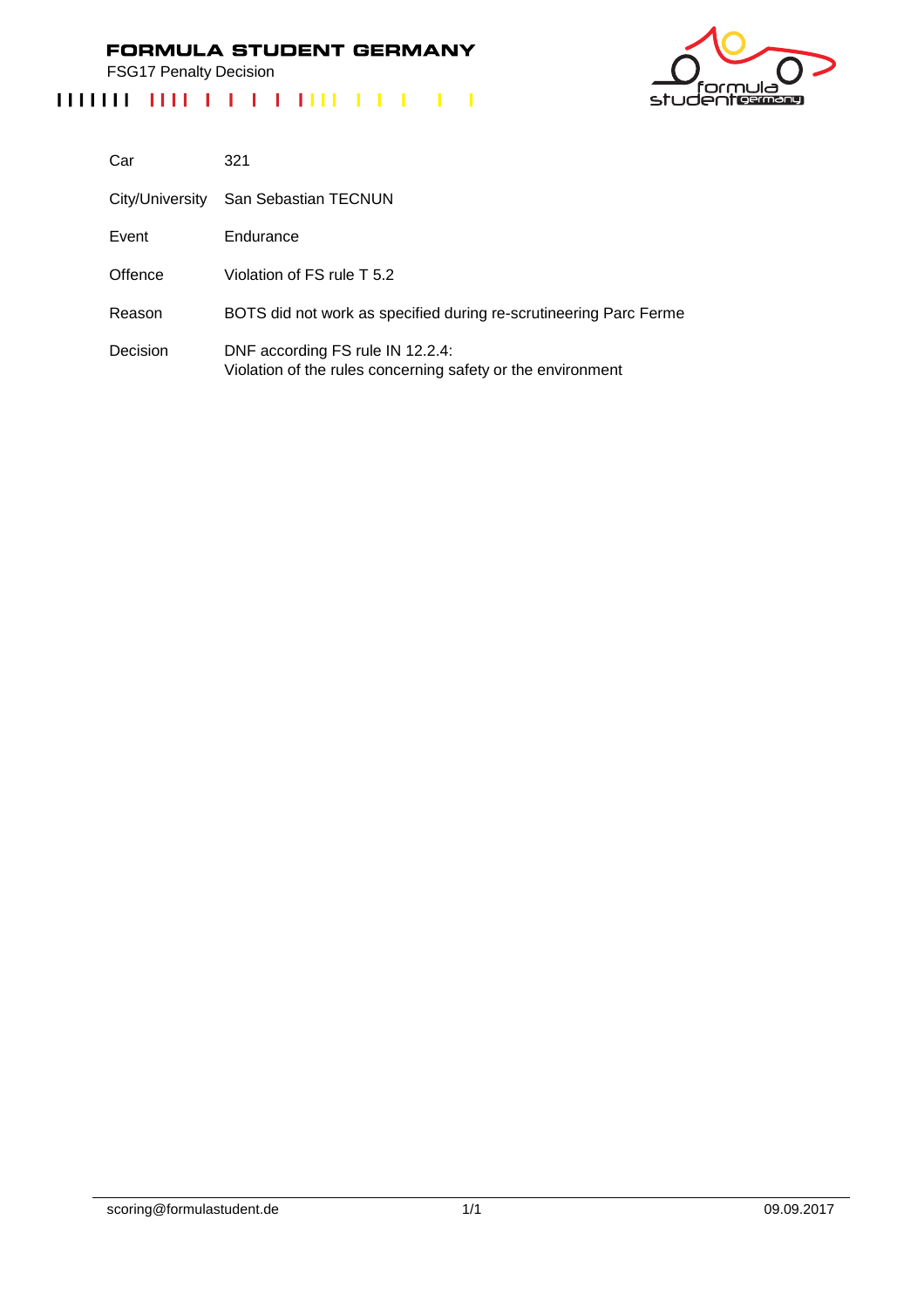FSG17 Penalty Decision

# studenterman

| Car             | 350                                                                                             |
|-----------------|-------------------------------------------------------------------------------------------------|
| City/University | Belgrade U                                                                                      |
| Event           | Endurance                                                                                       |
| Offence         | Violation of FS rule T 5.2                                                                      |
| Reason          | BOTS did not work as specified during re-scrutineering Parc Ferme                               |
| Decision        | DNF according FS rule IN 12.2.4:<br>Violation of the rules concerning safety or the environment |